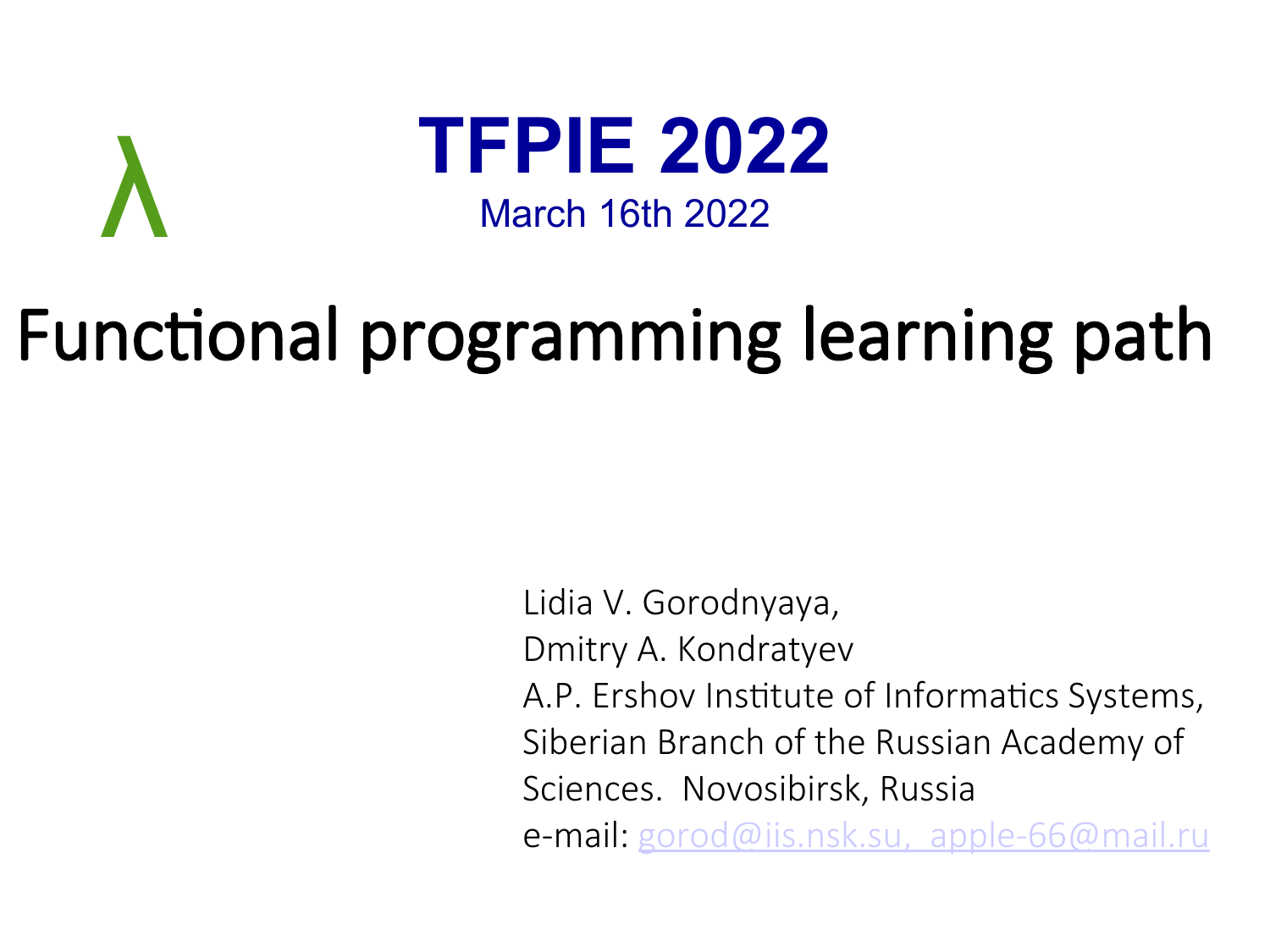## The experience of teaching

Teaching programming was always a primary concern of Institute of Informatics Systems and Novosibirsk State University.

An elective topic "Functional Programming" for MMF (Faculty of Mechanics and Mathematics) and FIT (Faculty of Information Technologies) students is taught and developing since 1990.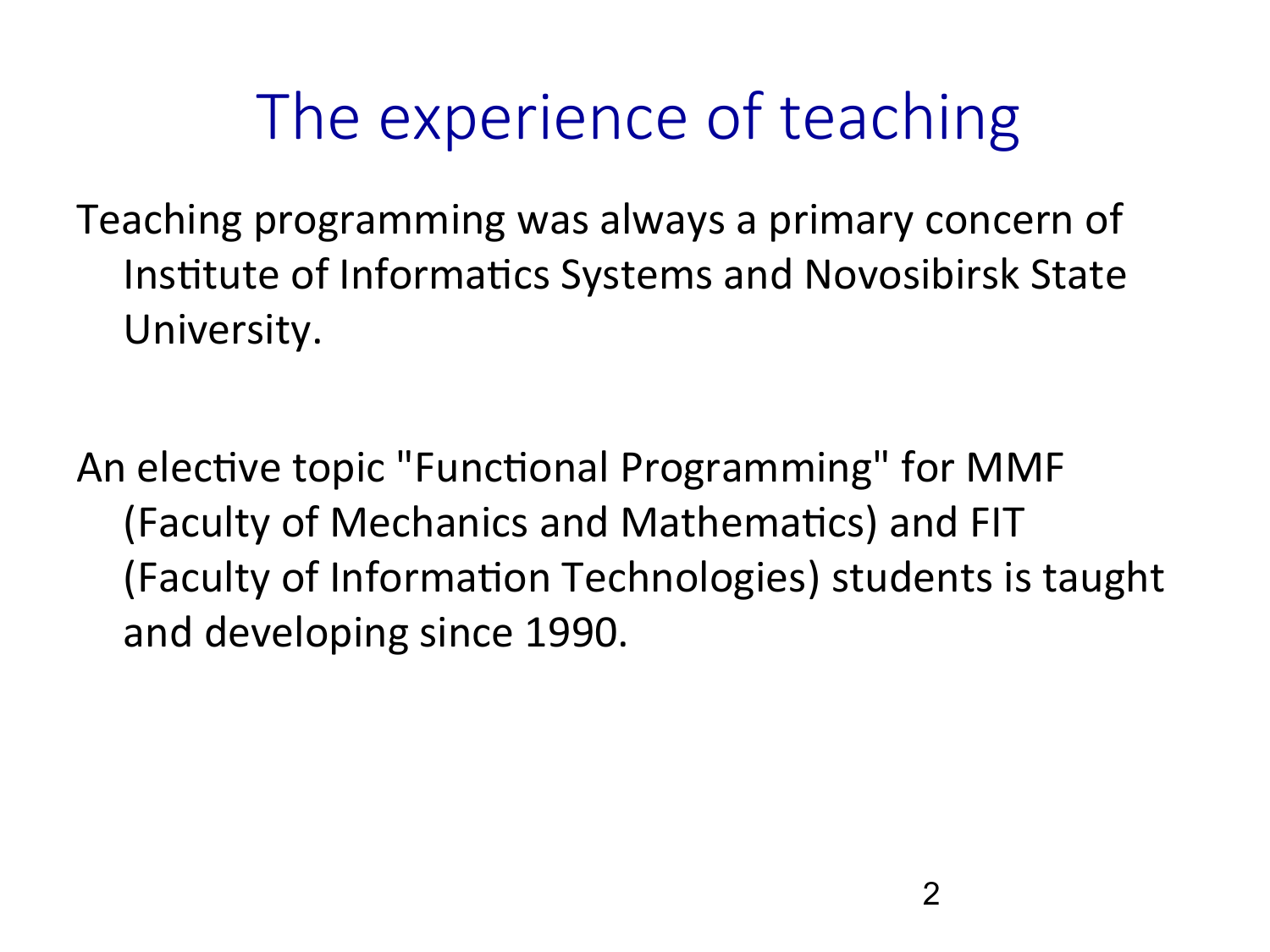#### Distance courses

2004 - **Functional Programming Fundamentals** https://intuit.ru/studies/courses/29/29/info

#### 2006 - **Introduction to Lisp Programming** https://intuit.ru/studies/courses/1026/158/info.

#### - **Programming paradigms**

https://intuit.ru/studies/courses/1109/204/info

#### 2019 - **A new course** "Programming Paradigm"

based on the Moodle system.

https://www.iis.nsk.su/files/book/file/FIT-Gor-PP3.pdf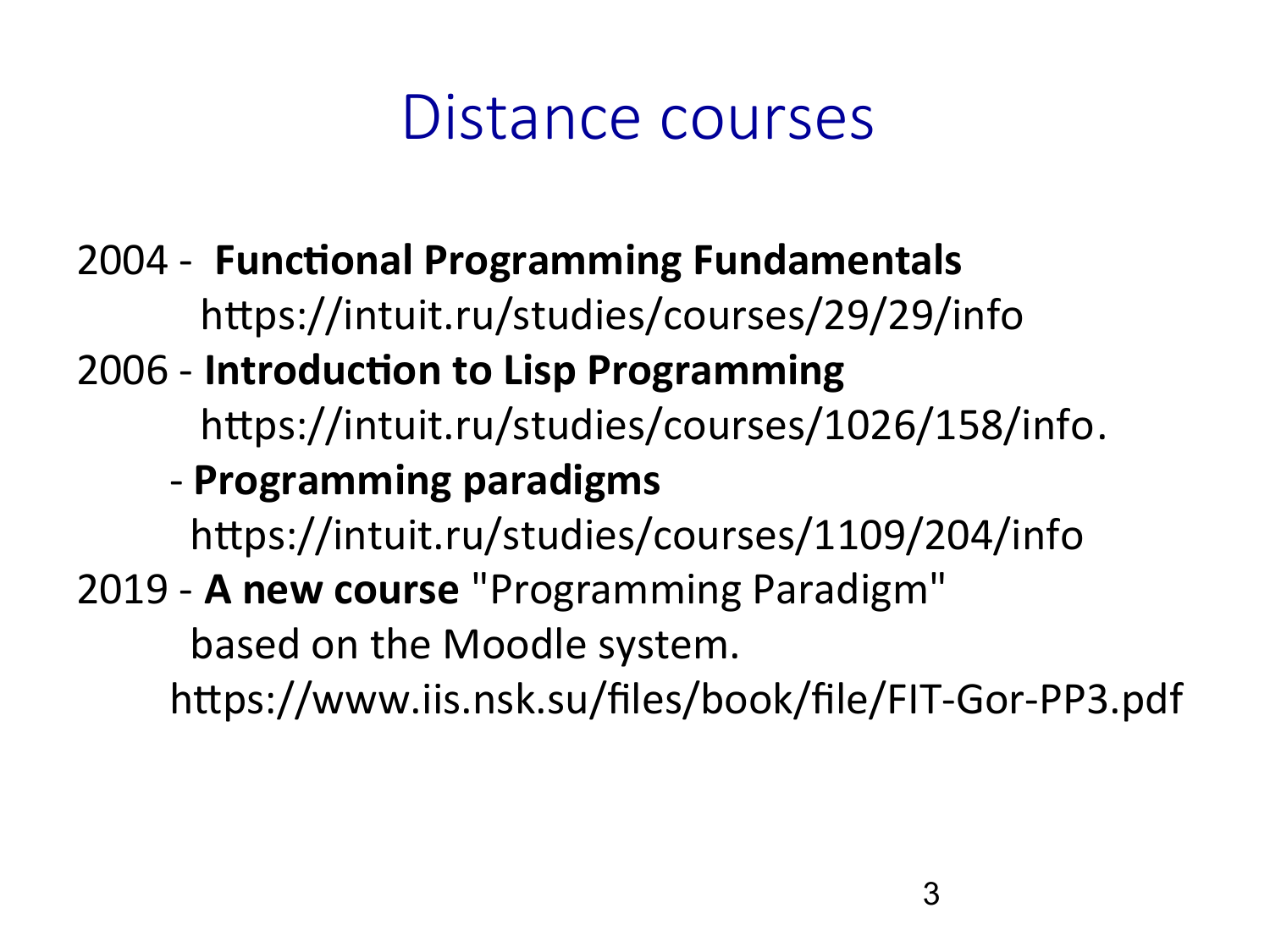ו<br>i Functional programming learning path. Lections & lab practice & lab assignments

 - lab practice sessions to understand **semantic fundamentals** (on Clisp),

- **pragmatics** by problem solving examples; to free programmer from solving problems that are not fundamental for the nature of tasks,

- **implementation** of **principles** in different functional programming languages (review lectures),

- **formalization** of the **principles** of the functional programming that distinguish it from other paradigms (based on students assignments reports) .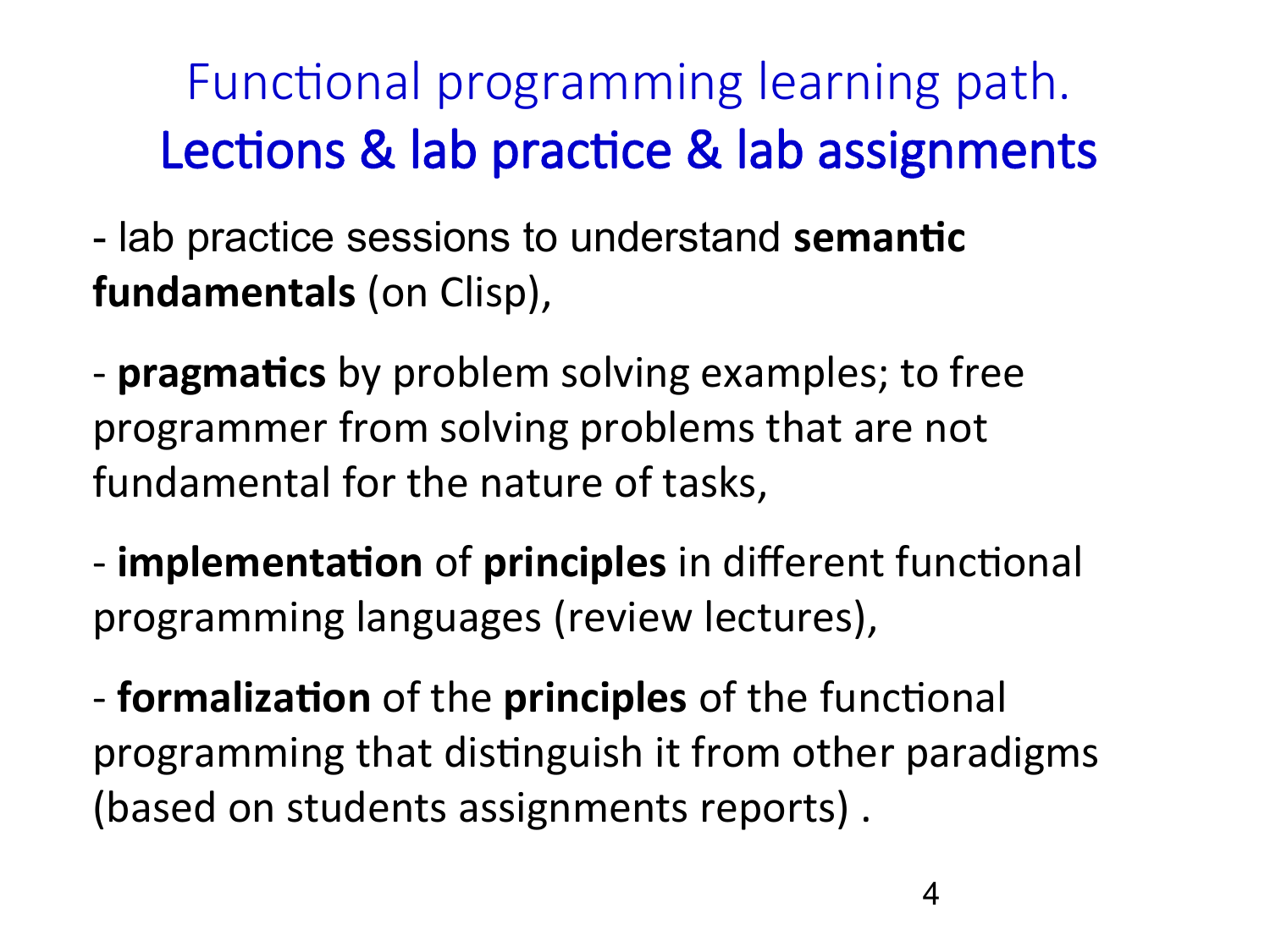### Skills, understanding, outlook

Relationships between **principles**,

**consequences**,

applications in **parallel programming**,

and **practical trade-offs** in functional programming**.**

The key idea:

## **the correctness of programmes**

#### **is more important**

than the its effectiveness**.**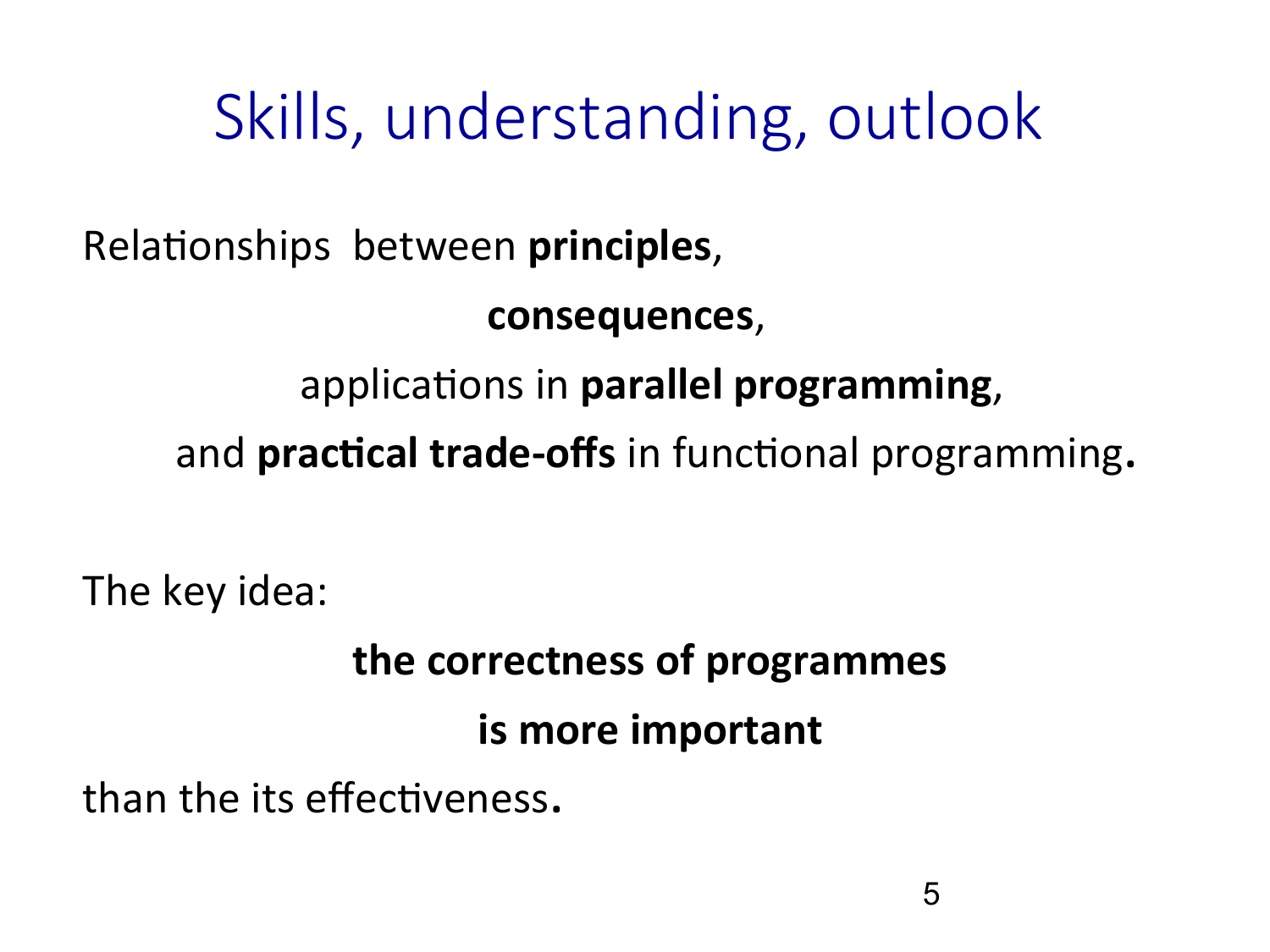# Step 1 of learning path

#### **Functional programming is one of the first paradigms** aimed not so much at obtaining an efficient implementation of pre-created and well-studied algorithms, but at a complete solution of **new and research problems.**

For functional programming, **priority is given to the organization of calculations and data structures,**  while memory and process menagment are pushed to the periphery.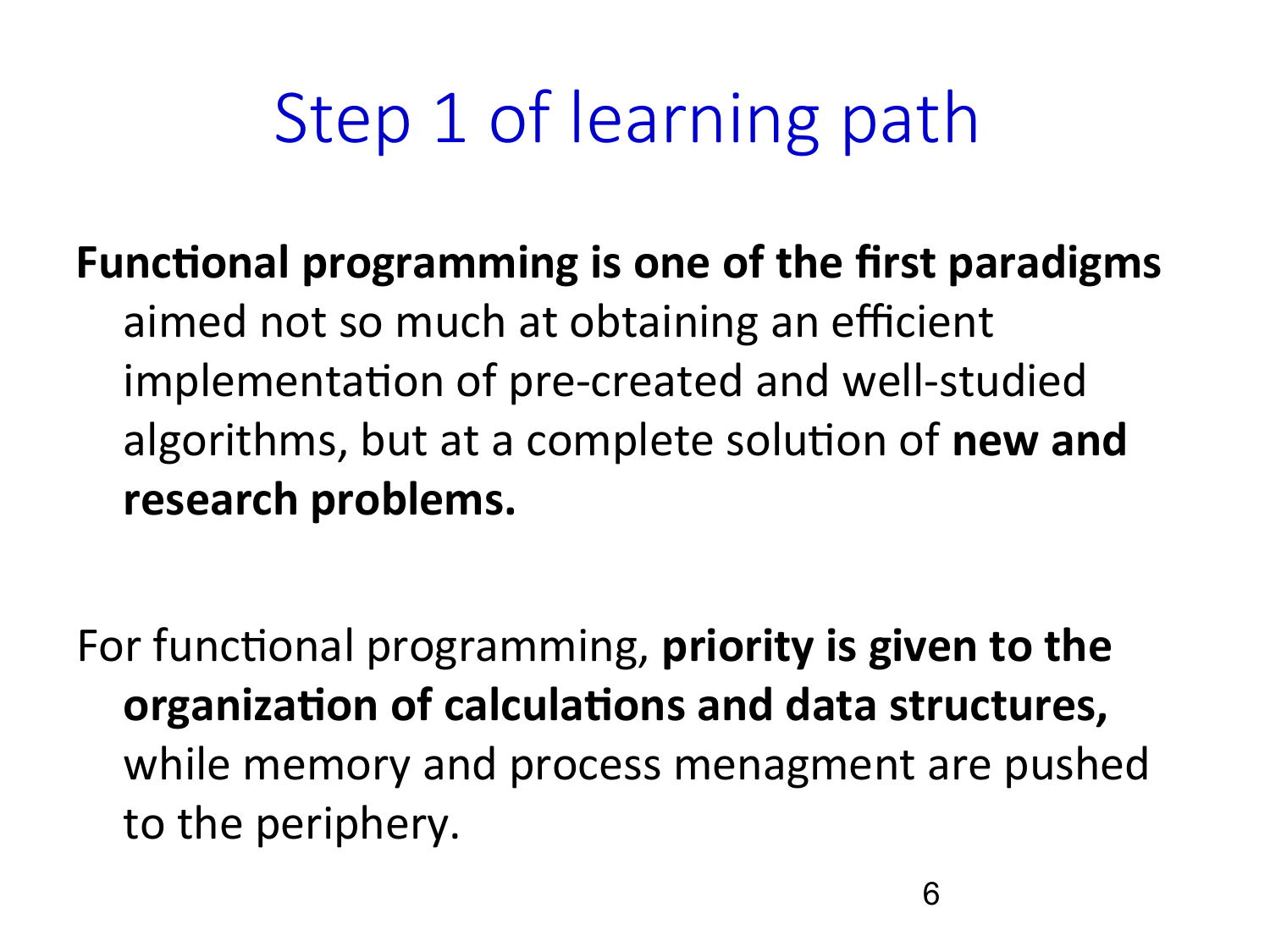#### Semantic principles & consequence

**Universality -** to define debug-friendly generic functions, always to produce a result

- **Self-application** to achieve clear, understandable and concise definitions through the use of recursion
- **Equal rights of parameters** to choose independent parameters with a clear distinguish between bound and free variables
- **Meta-programming**  to use actively and edit debugged templates

**Verification** — to show the role of proofs and axiomatization in ensuring the correctness of programs **The autonomy of developed modules** — to show the advantages of multidimensional combinatorics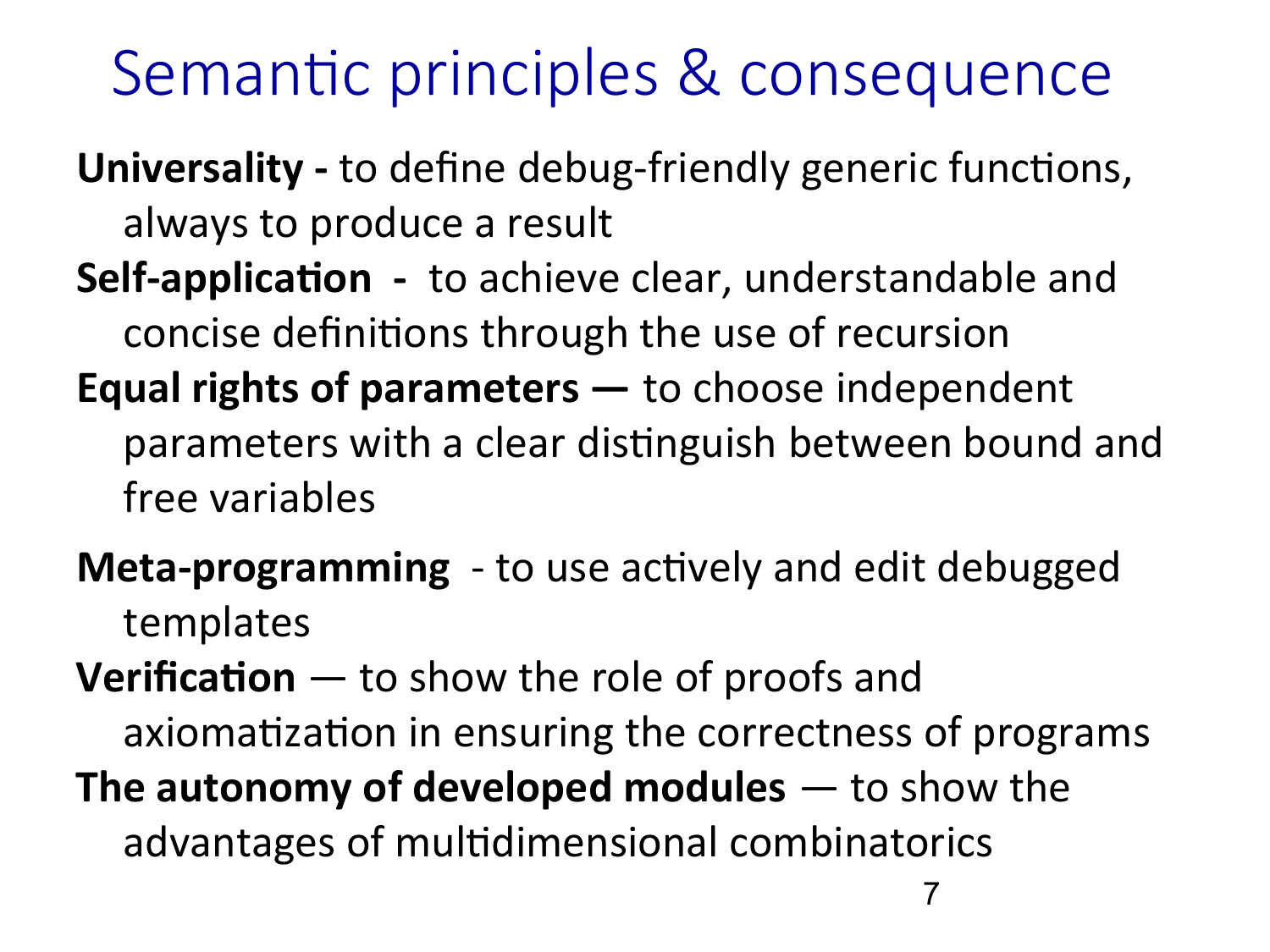### Pragmatic principles & consequence

- **The flexibility of restrictions** can be presented as vectors processing.
- **Data immutability** can be shown on the mechanisms of continuous software development systems.
- **The rigorous results** can show its advantages when familiarized with the definition of abstract machines.
- **Assumption of process continuity** the description of processes whose boundaries are difficult to predict. **Reversibility of actions** - debugging programs dynamically, like UNDO in editing systems.
- **Unary functions** for turning program fragments into uniform flows of actions as single parameter functions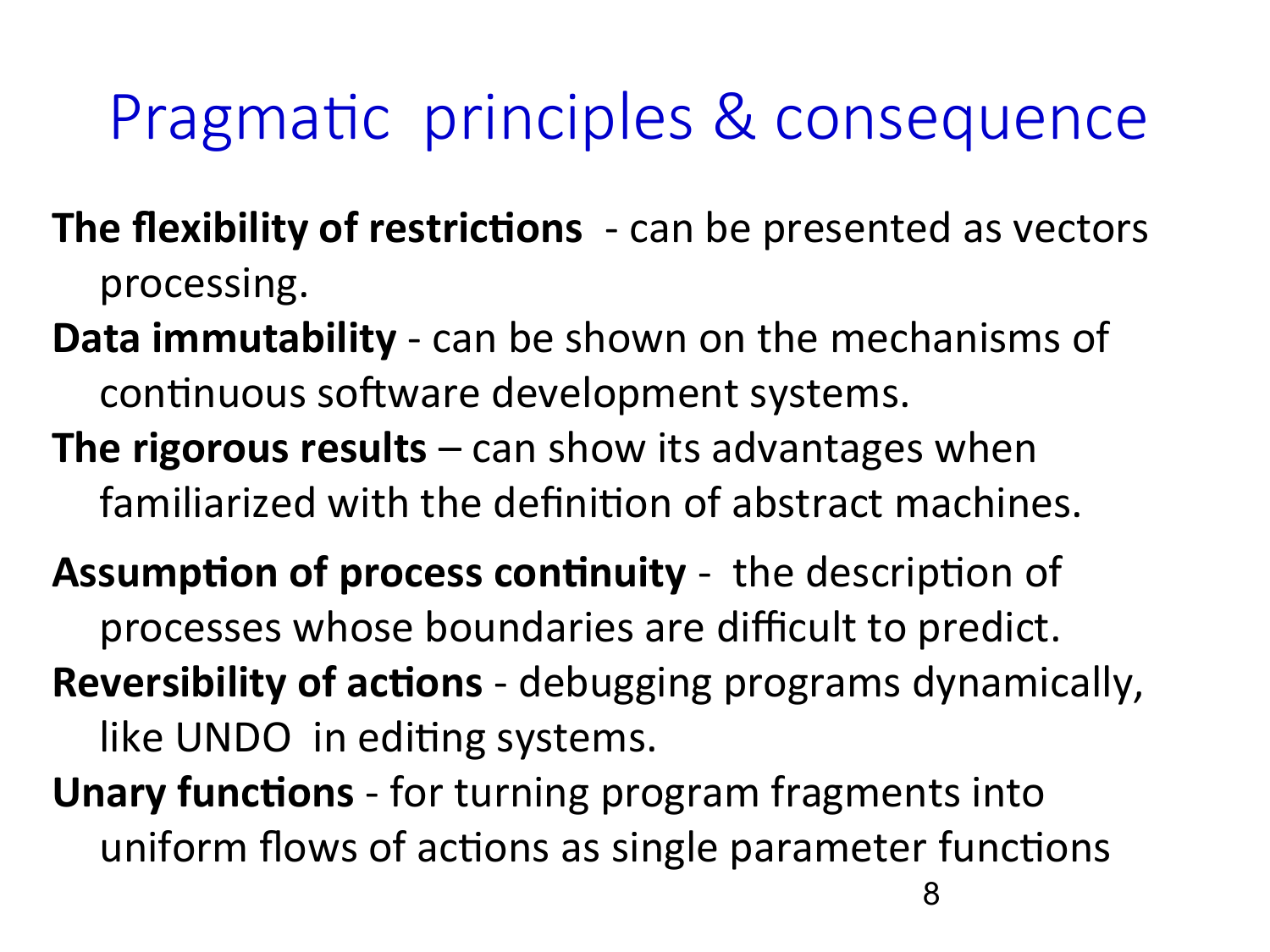# Step 2 of learning path

- The framework of functional programming allows one to consider **independent streams** of represented data and, if necessary, reorganize the stream space.
- With the transition to reusable programs and parallel computing, **the performance of program becomes more important** than their ubiquitous correctness.
- In production, functional programming typically includes **practical trade-off mechanisms** that look like special functions in the programming language.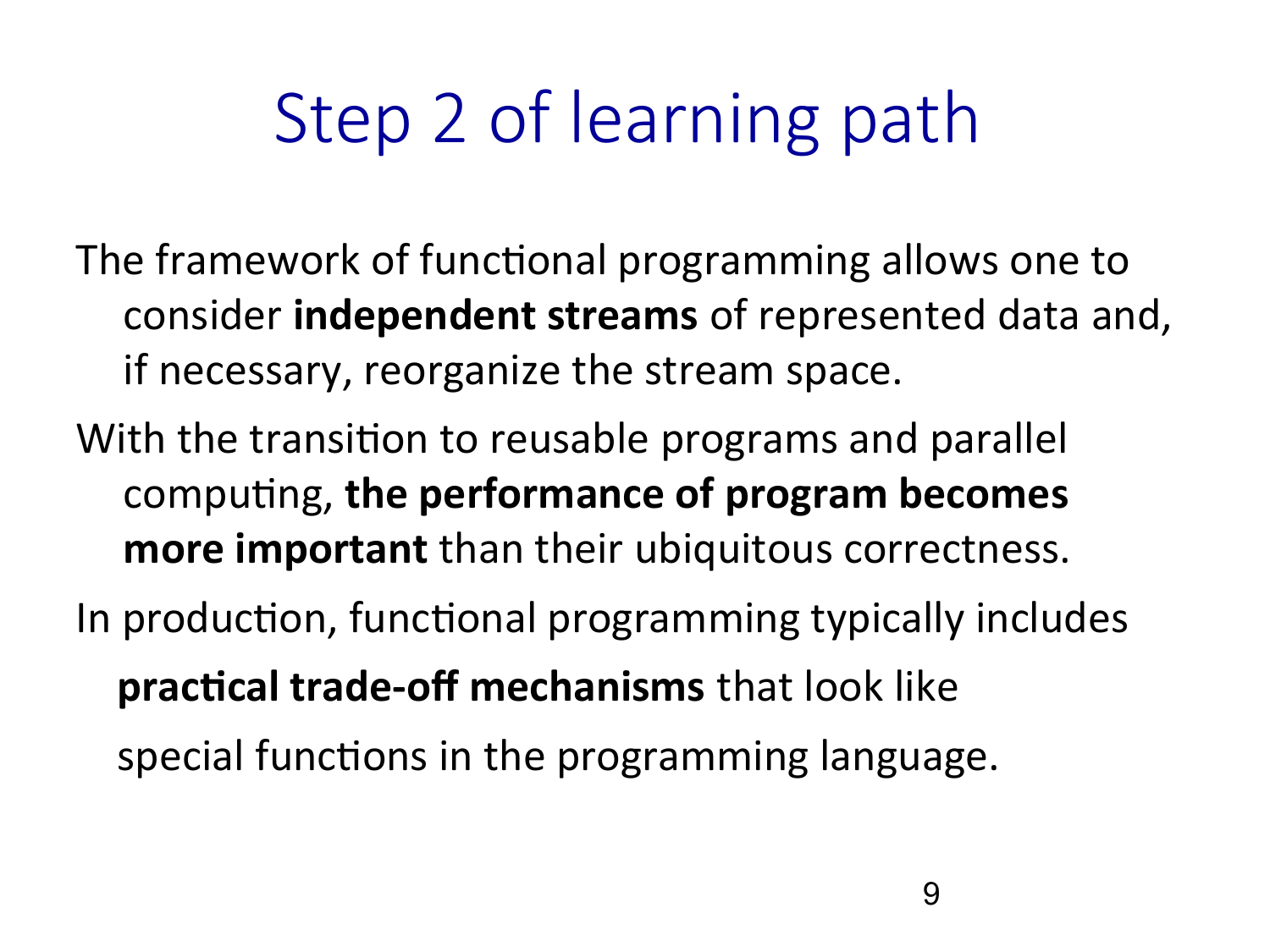### For parallel computing

Lazy evaluation - allows to avoid the cost of executing for too rare situations.

- **Identity of recalculations** for debugging programs and measuring their performance.
- **The iteration space** in the absence of relationships between iterations (supported in the **Sisal** language).
- **Automatic parallelization, load balancing, multi-pin nodes**  can be useful for solving problems of organizing parallel computing.

10 Most often automatic parallelization is supported. Support for load balancing and multi-pin nodes **is not common.**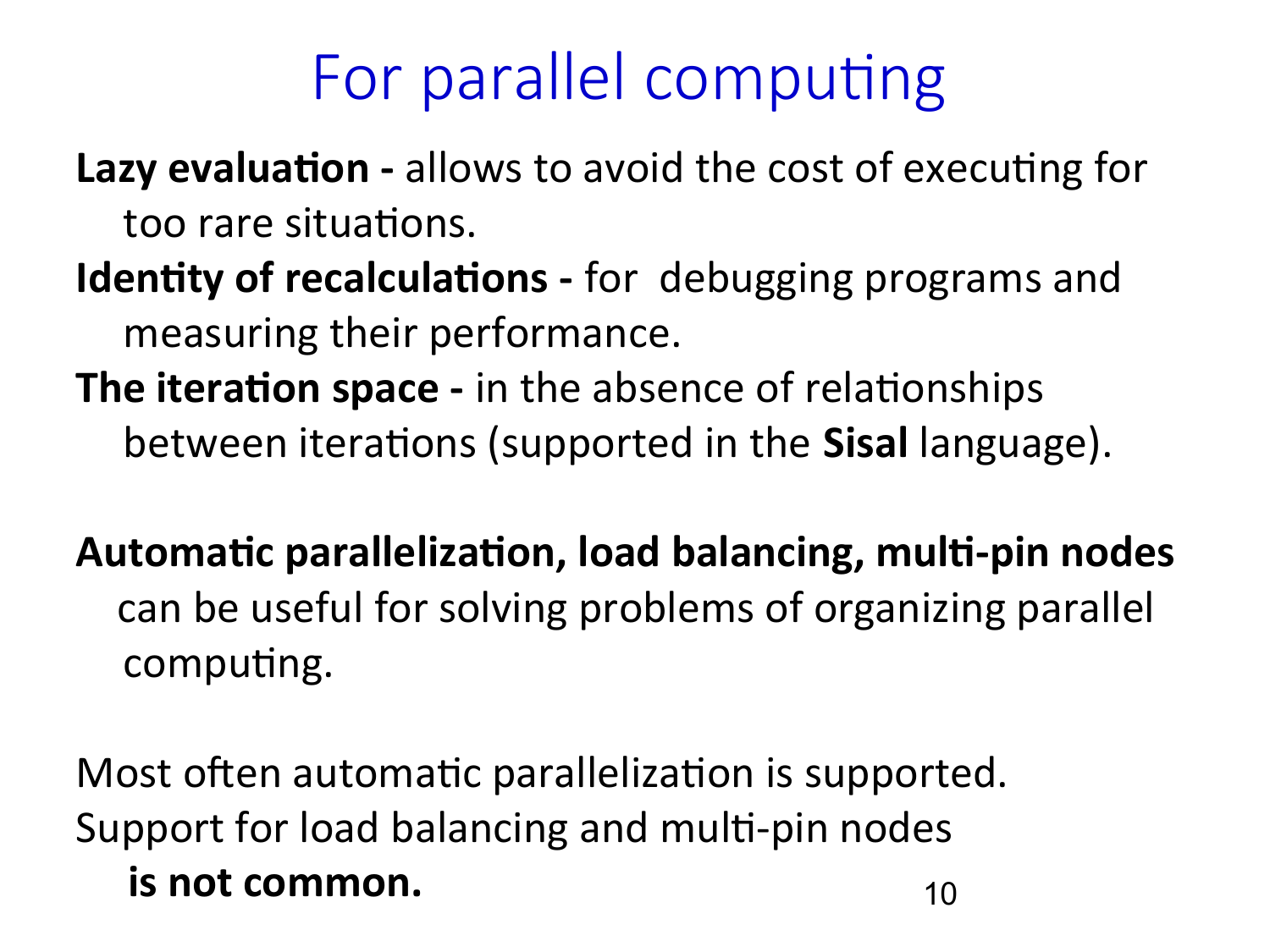### Productivity increase & Outside world

**Data type control** - analysis of data types. **Loop diagrams** - familiar computational control scheme. **Memoization** - can radically reduce the complexity of computations.

**Programmable prediction** - to evaluate actual boundaries on available resources, including time. **Pseudo-functions** - access to external devices **for I/O**. **Data recovery** - correct alternative to data immutability, aimed in case of performance problems to transition debugged programs to **more effective means without violating the correctness** of their processing.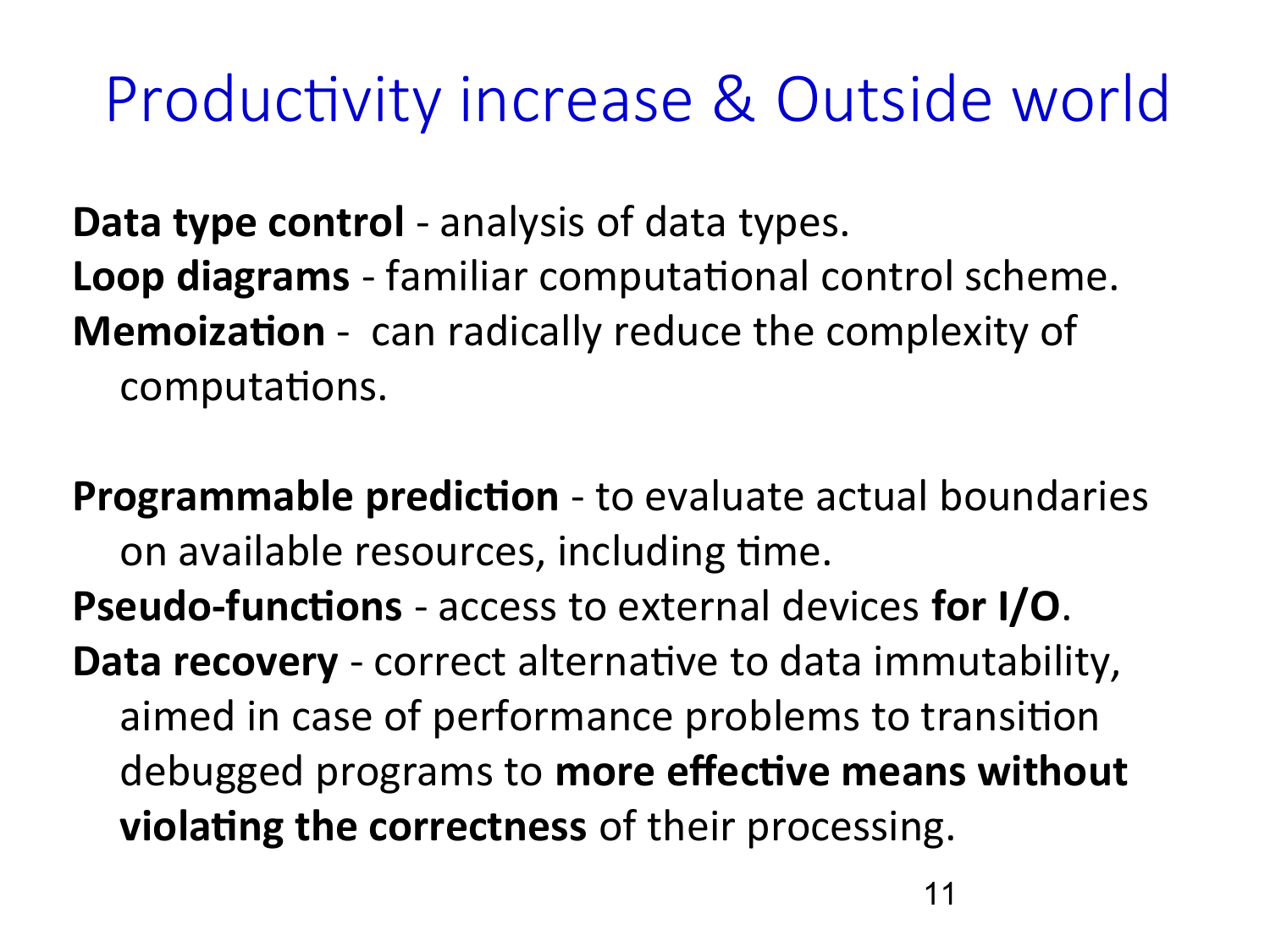- $\overline{a}$ Let us consider the following task: **the sum of cubes of non-negative elements whose indices are even**. Let us note that the *map*, *reduce*, and *select* functions allows simplifying solutions of many similar problems and allow parallel execution of such solutions.
- A function-parameter of *map* and *select* should depend on element index to solve the considering problem.
- But function-parameter of *map* and *select* depends only on sequence element.
- Consequently, an important challenge is the generalization of the *map* and *select* functions.

12 Students consider this task and may suggest different solutions.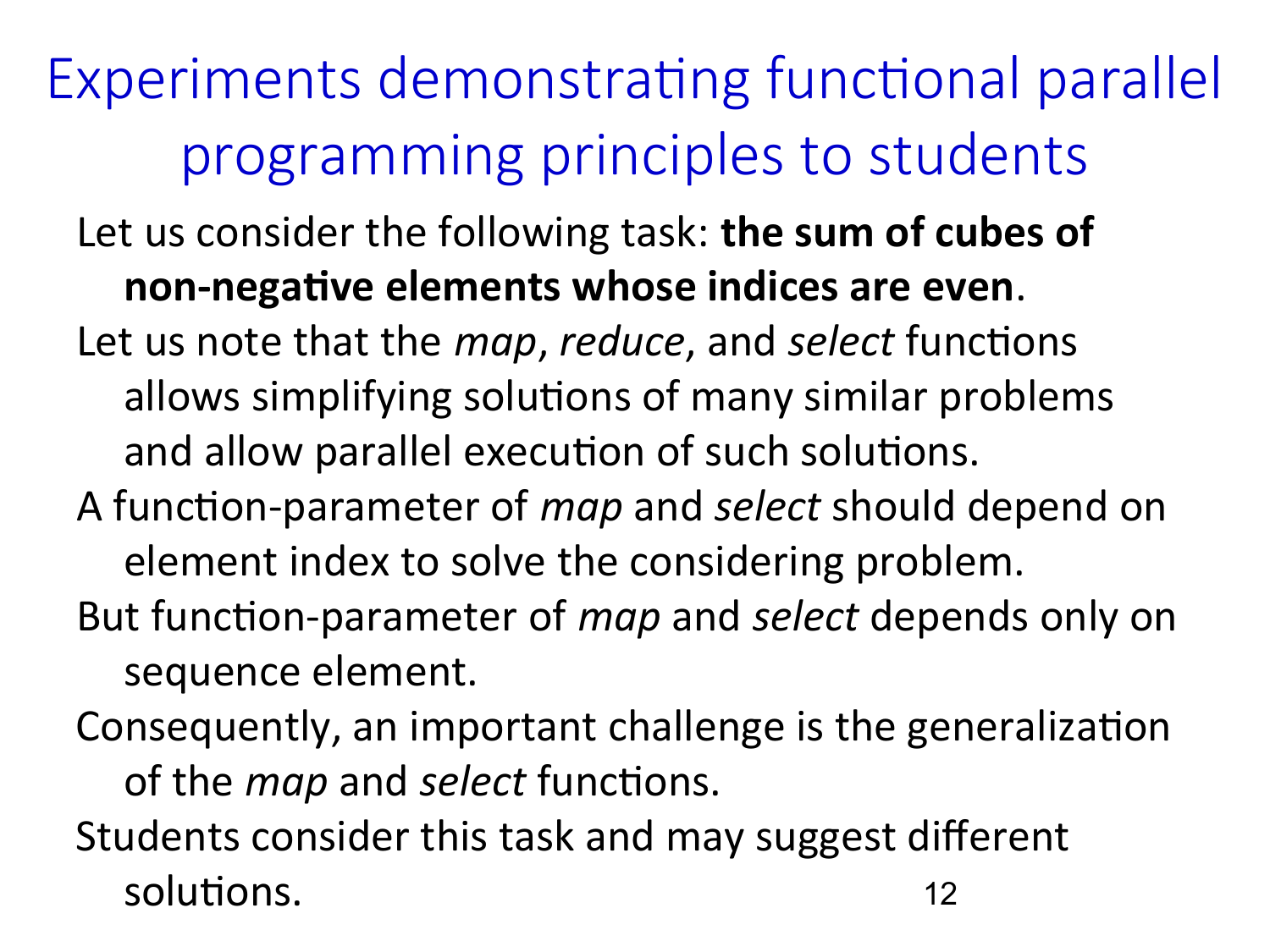J. The solution of the problem is the iteration space from the **Sisal** programming language.

- Students can execute Sisal programs using cloud parallel programming system (CPPS).
- An iteration space can be created using Sisal triplets or the Cartesian product of triplets.

A triplet defines an arithmetic progression.

The following construct is a triple construction expression:

*lower\_bound*..*upper\_bound*..*step*

Examples of triplets are the following constructs:

•0..n..1 is a sequence of natural numbers up to *n*;

13 •0..n-1..2 is a sequence of indices of even elements of an array of length *n*.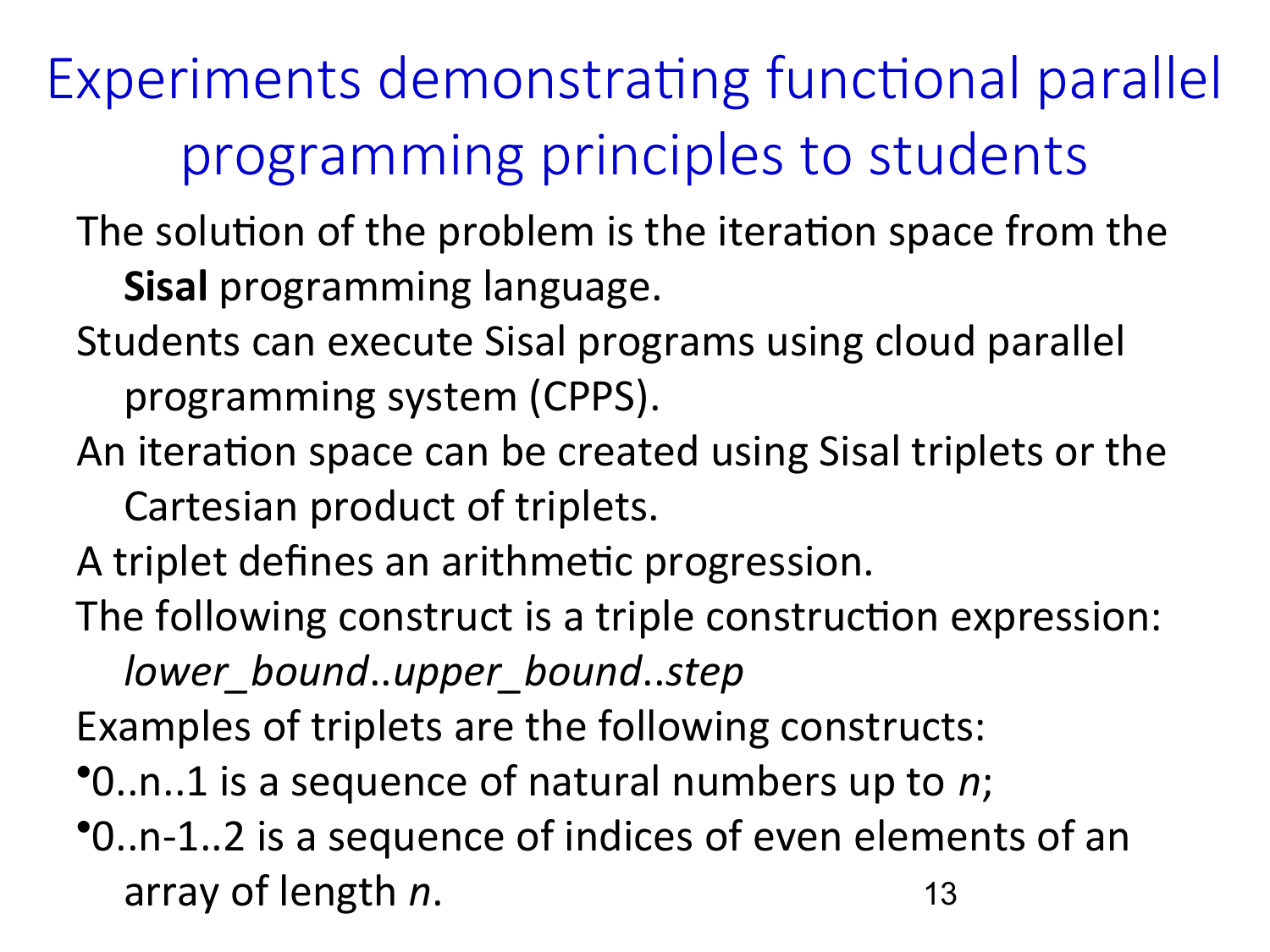$\overline{\phantom{a}}$ The following construct defines a Sisal **loop controlled by a range**: *for var in triplet do returns reduction expr end for*

- •*var* is a variable;
- •*triplet* is a triplet;
- •*expr* is a reducible expression (it may depend on *var*);
- •*reduction* is a reduction (for example, *sum of*, *array of*). The **semantics** of this loop may be described as follows:
- Each iteration corresponds to each triplet element (*var* corresponds to the value of the triplet element).
- The value of a single iteration is the value of the reducible expression.
- 14 • The value of a loop is the value of a reduction.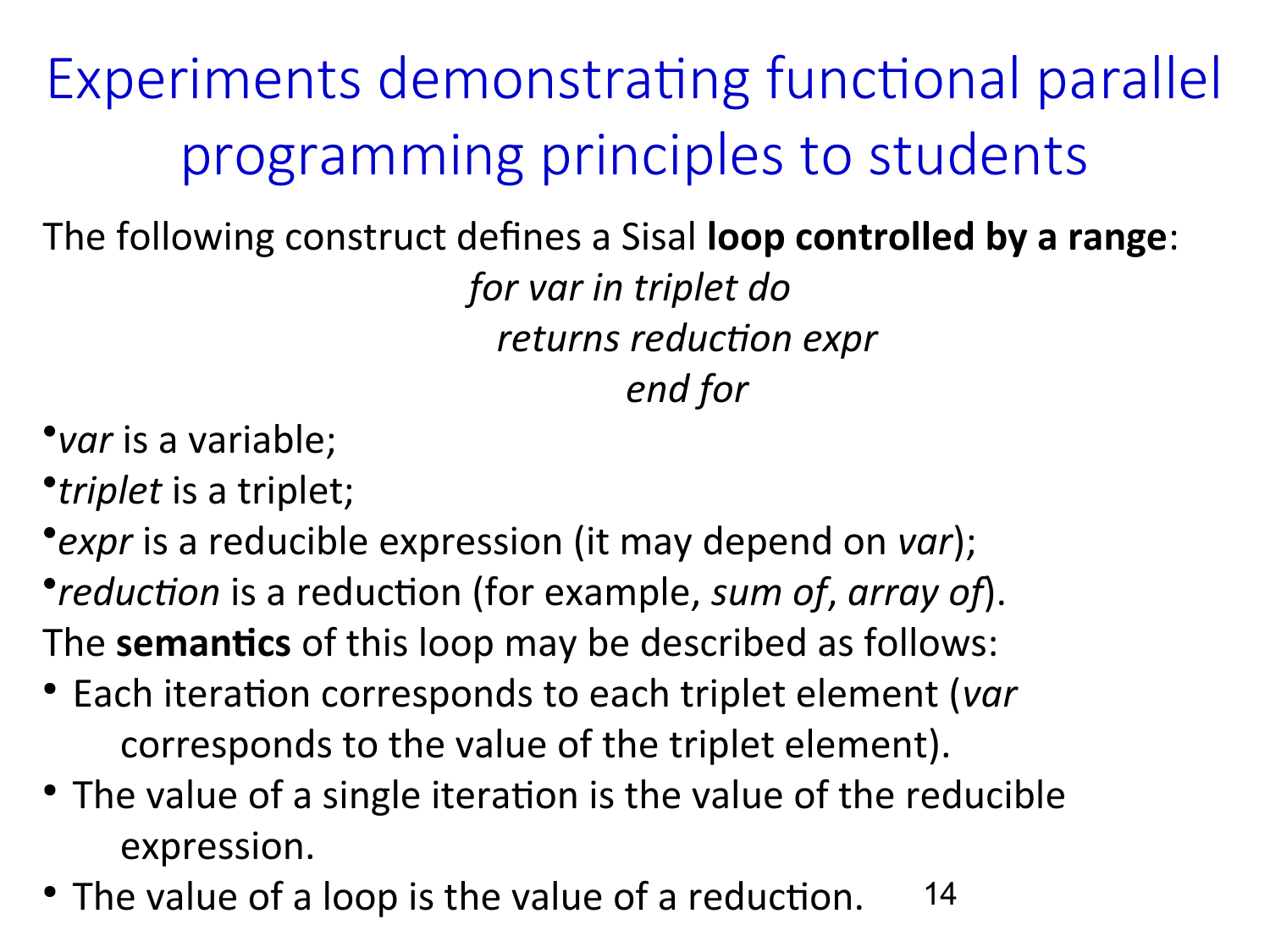**function sum\_elements\_even\_indices(** The solution of the considering problem is the following function:  **a: array of integers n: integer returns integer) for i in 0..n-1..2 do returns sum of if (a[i] >= 0) a[i]\*a[i]\*a[i] else 0 end if**

 **end for**

**end function**

This task demonstrates comparation of *map*-*reduce*-*select* approach and Sisal loops to students.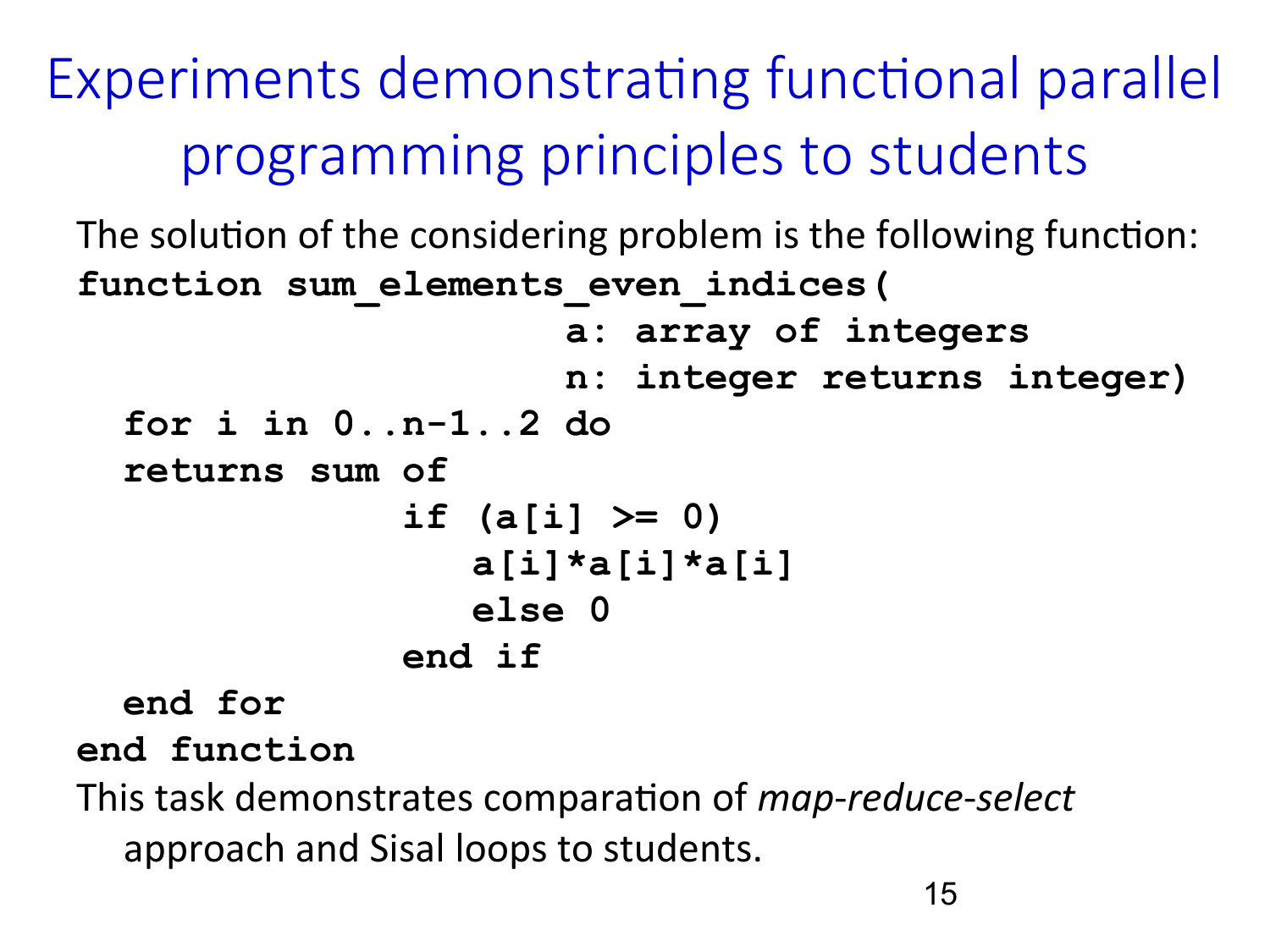$\overline{a}$ Students can apply deductive verification approach to Sisal programs using the C-lighVer system

- We suggest students to use symbolic method of verification of definite iterations for Sisal program deductive verification.
- Symbolic method of verification of definite iterations is applied to special kinds of loops (definite iterations).
- Body of a definite iteration is executed once for each element of data sequence.

Symbolic method of verification of definite iterations allows defining inference rules for these loops without invariants. Symbolic replacement of definite iterations by **recursive** 

**functions (function** *rep***)** is the base of this method. We use ACL2 as theorem prover in the C-lightVer system.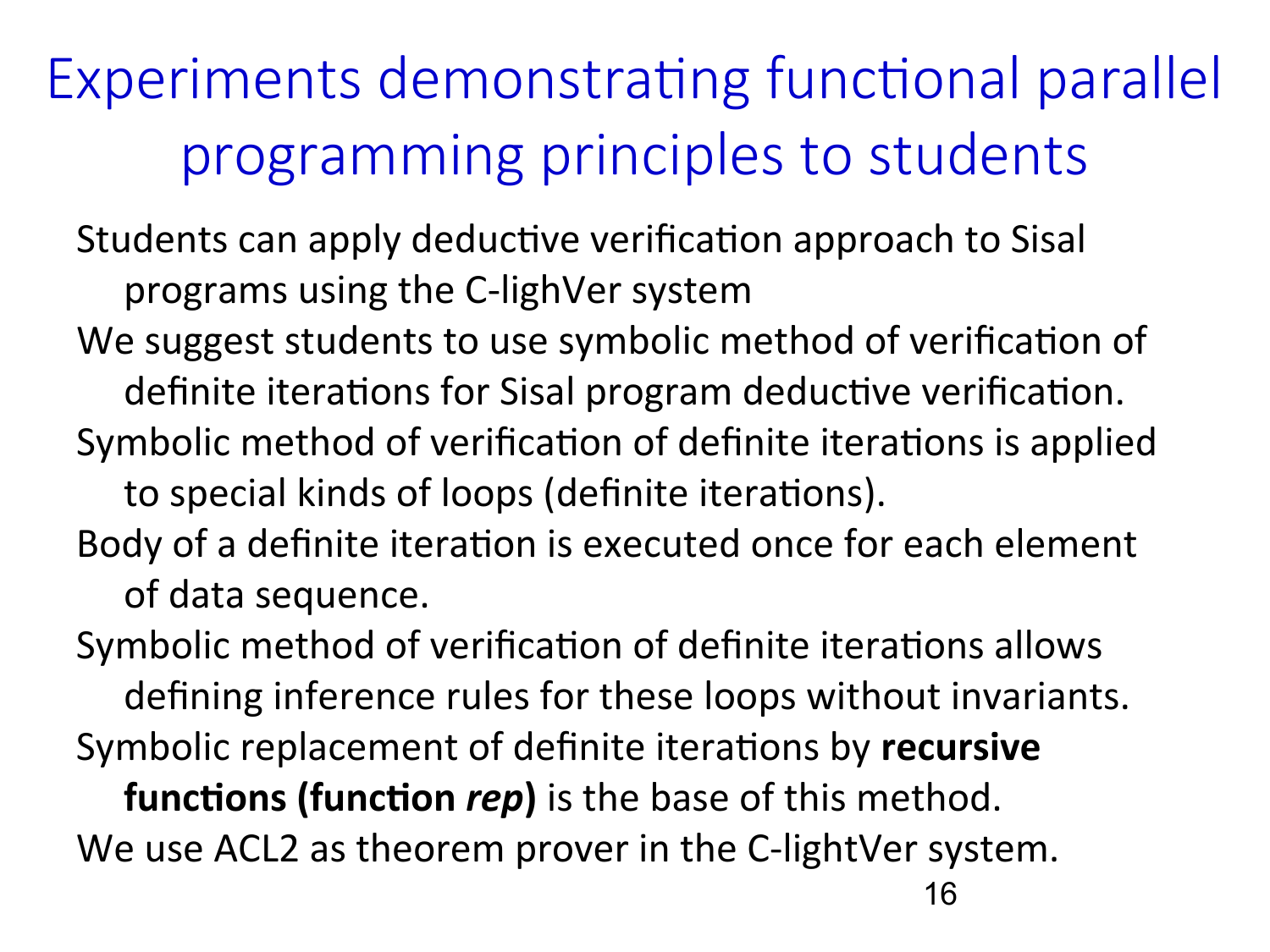language of ACL2 system: Let us consider the precondition of considering function written in the

```
(and (integerp n) (< 0 n) (equal (length a) n)
```

```
(integer-listp a))
```
The postcondition is **(= result (reduce-sum-even-indices n a))**. Replacement of *result* term in postcondition by application of *rep* results in

the following verification condition:

**(implies**

```
 (and (integerp n) (< 0 n) (equal (length a) n) 
(integer-listp a))
```
 **(equal**

```
 (rep (triplet 0 (- n 1) 2)) a)
```

```
 (reduce-sum-even-indices n a)))
```
ACL2 successfully proved it by induction on *n*.

17 This verification task demonstrates correspondence between iterations and recursion to students.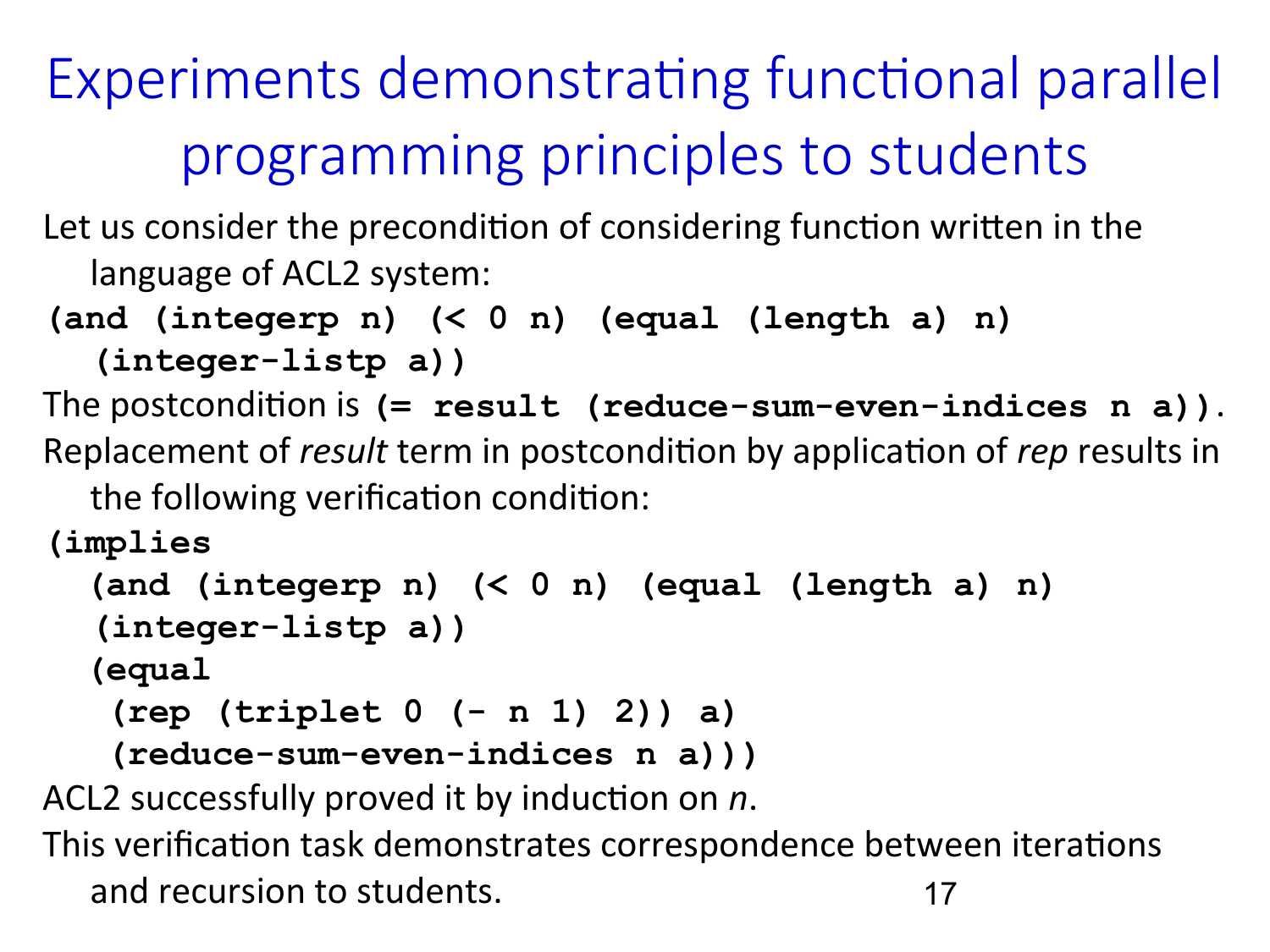# Step 3 of learning path

- With the **rapidly expanding space** of programming languages and the development of a **multitude of programming paradigms**, it is necessary to familiarize students with **the trends in functional programming**, its prospects, its place among other paradigms.
- Mostly these are historically significant and popular languages, including **Pure Lisp, Forth, Clisp,**

 **Sisal, Haskell, F#, Clojure, Scala, C#** and others.

A description of the **actual functional programming techniques** with an overview of functional programming languages and the **relationship of functional programming with other paradigms**.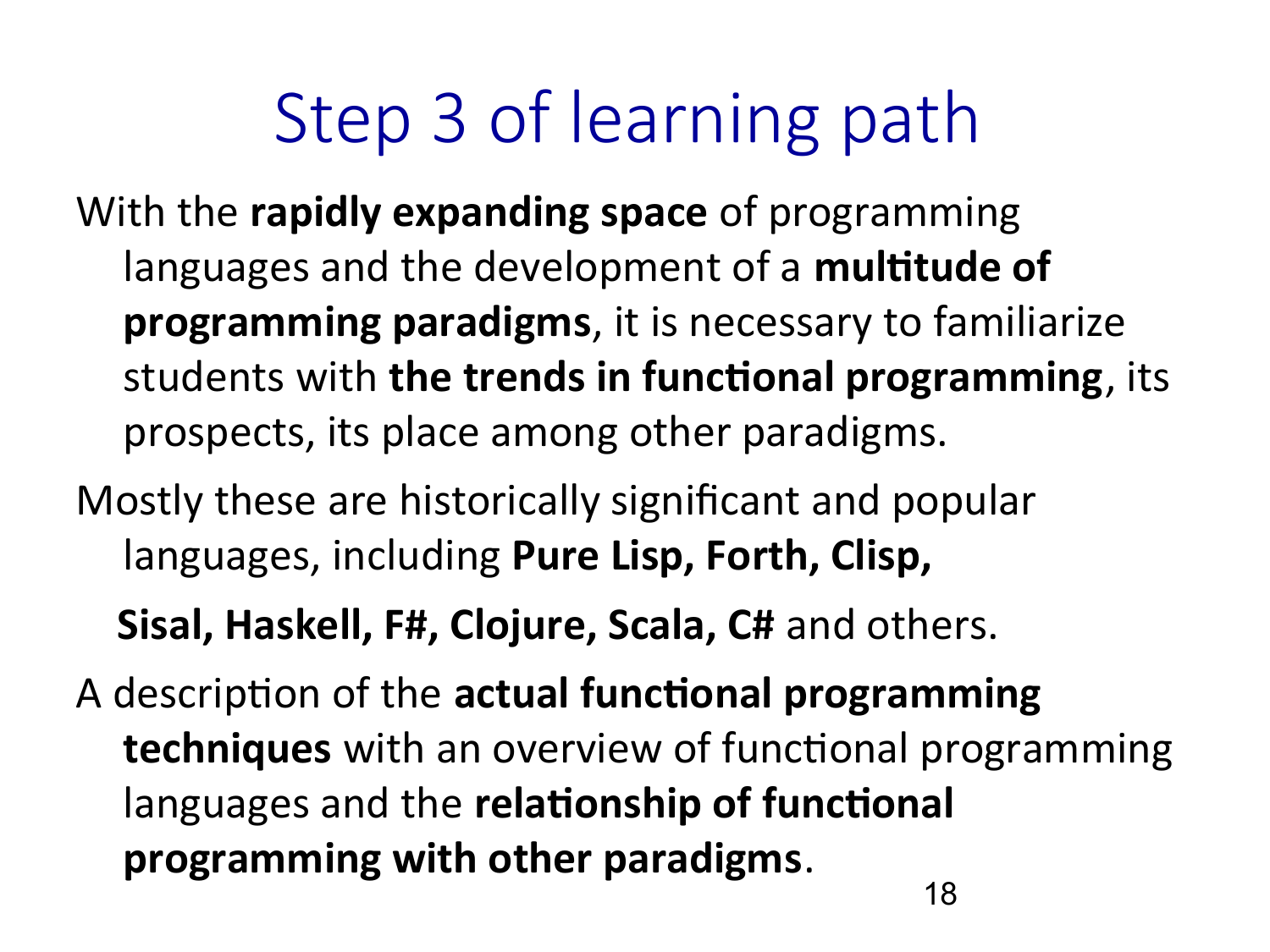## Concluding Remarks

- The focus of functional programming on solving many problems of organizing parallel computing.
- **Some questions have not yet received a practical answer the discipline of working with shared memory**.
- Strictly speaking, **functional programming can play the role** of not only a training studio for the growth of professional programmer qualifications, but also a **design department** for production programming.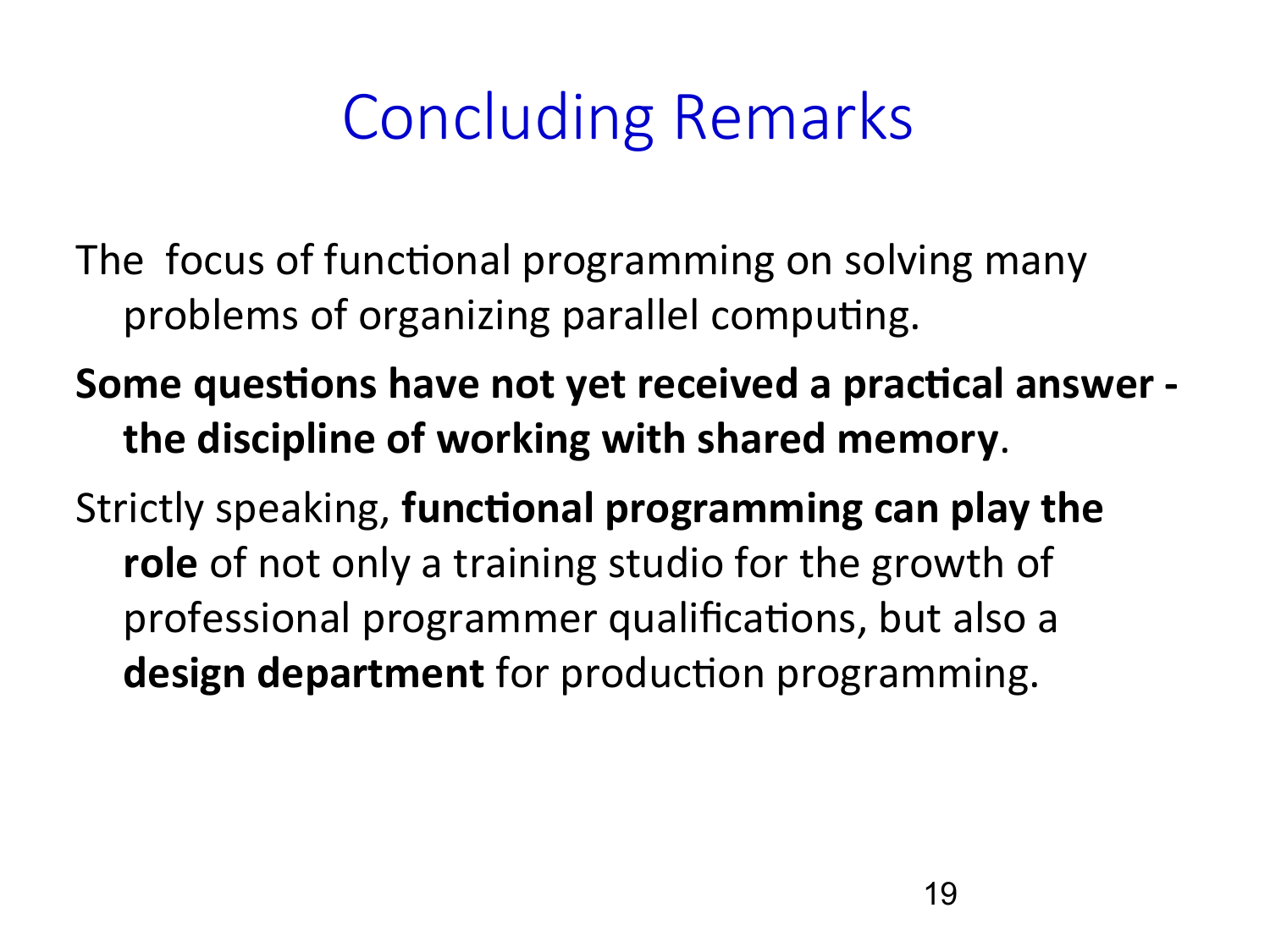## Any questions?

#### We thank you for your attention!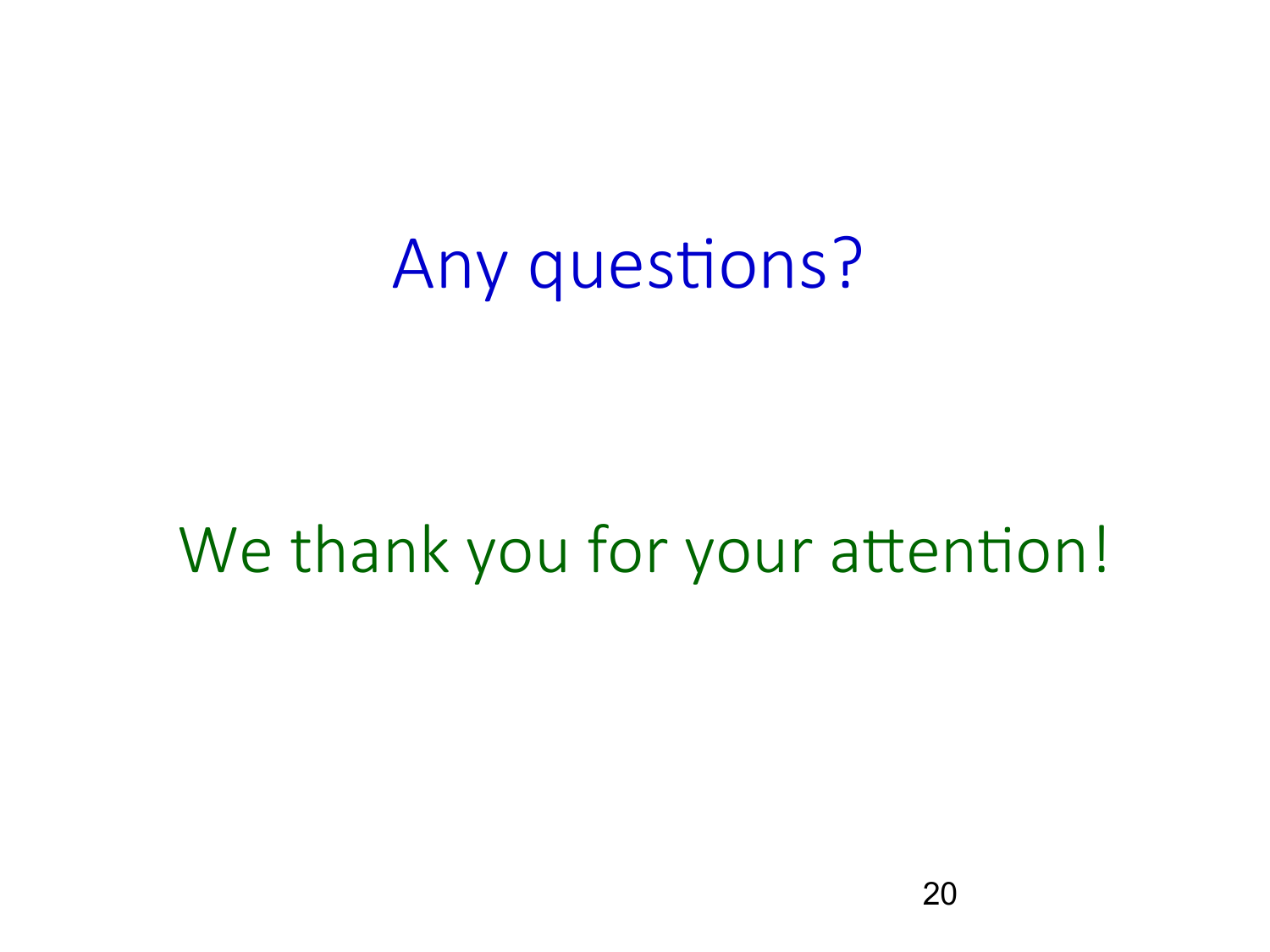- [Gorodnyaya, L.V](https://www.scopus.com/authid/detail.uri?authorId=6504286072). The Role of Functional Programming in the Organization of Parallel Computing /[CEUR Workshop Proceedings](https://www.scopus.com/authid/detail.uri?authorId=6504286072#disabled), 2021, 3066, p. 46–5
- [Gorodnyaya, L.](https://www.scopus.com/authid/detail.uri?authorId=6504286072) Strategic Paradigms of Programming, Which Was Initiated and Supported by Academician Andrey Petrovich Ershov /Selected Papers 2020 5th International Conference on the History of Computers and Informatics in the Soviet Union, Russian Federation and in the Countries of Mutual Economic Assistance Council, SoRuCom 2020, 2020, p. 1–11
- [Gorodnyaya, L.](https://www.scopus.com/authid/detail.uri?authorId=6504286072) Method of paradigmatic analysis of programming languages and systems /[CEUR Workshop Proceedings](https://www.scopus.com/authid/detail.uri?authorId=6504286072#disabled), 2020, 2543, p. 149–158
- [Gorodnyaya, L.V](https://www.scopus.com/authid/detail.uri?authorId=6504286072). On the presentation of the results of the analysis of programming languages and systems /[CEUR Workshop Proceedings](https://www.scopus.com/authid/detail.uri?authorId=6504286072#disabled), 2018, 2260, p. 152–166
- Kasyanov V. Sisal 3.2: functional language for scientific parallel programming. Enterprise Information Systems. 2013. Volume 7. Issue 2. pp. 227-236.
- Kasyanov V.N., Kasyanova E.V., Malishev A.A. Support tools for functional programming distance learning and teaching. Journal of Physics: Conference Series. 2021. Volume 2099. Article ID 012052.
- 21 Kasyanov V.N., Kasyanova E.V., Kondratyev D.A. Formal verification of Cloud Sisal programs. Journal of Physics: Conference Series. 2020. Volume 1603. Article ID 012020.